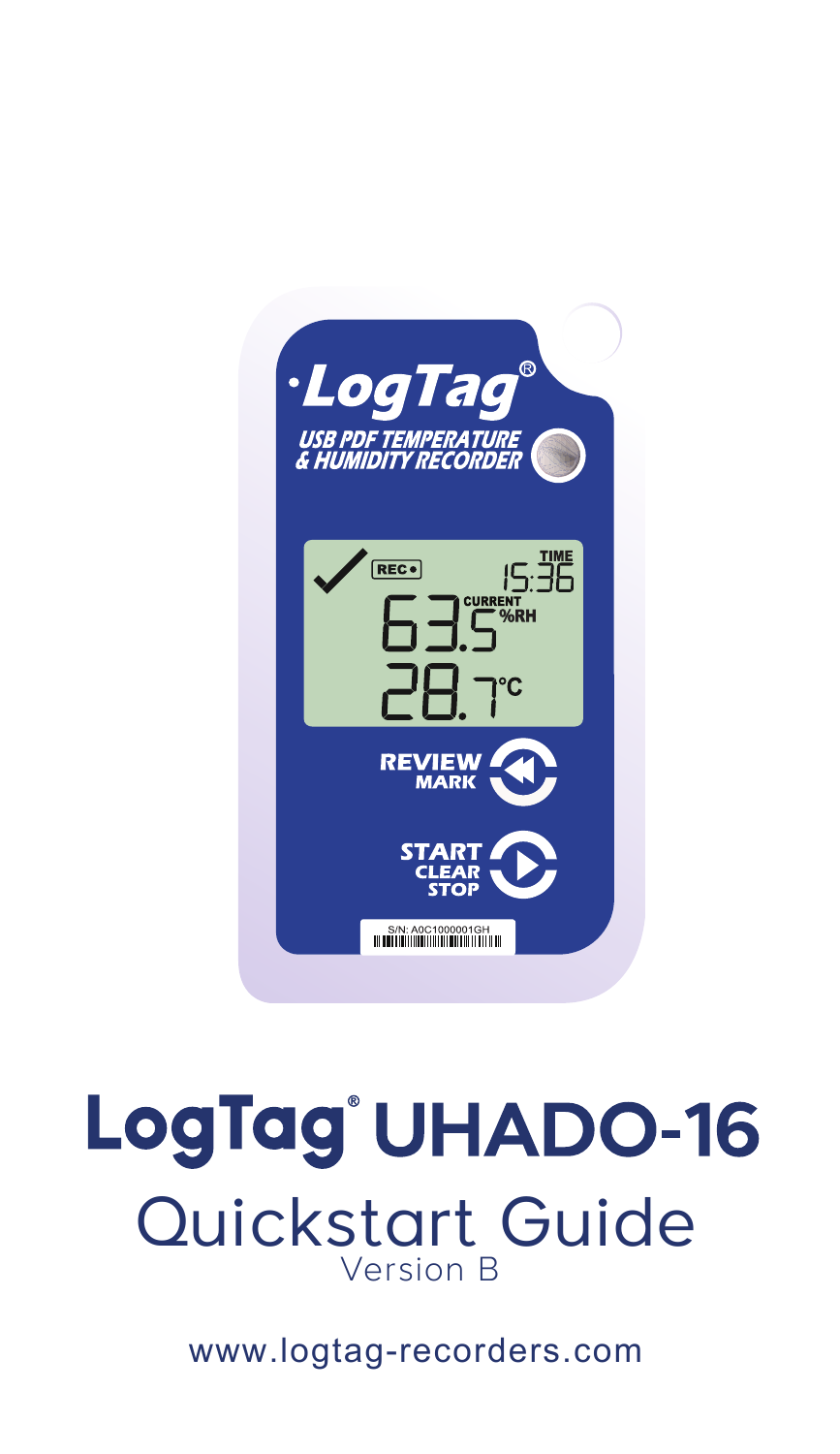#### Quickstart Guide Contents

| What's Included               |  |
|-------------------------------|--|
| <b>Downloading Analyzer</b>   |  |
| Configuring your UHADO-16     |  |
| <b>Starting your UHADO-16</b> |  |
| <b>During Recording</b>       |  |
| <b>Downloading Data</b>       |  |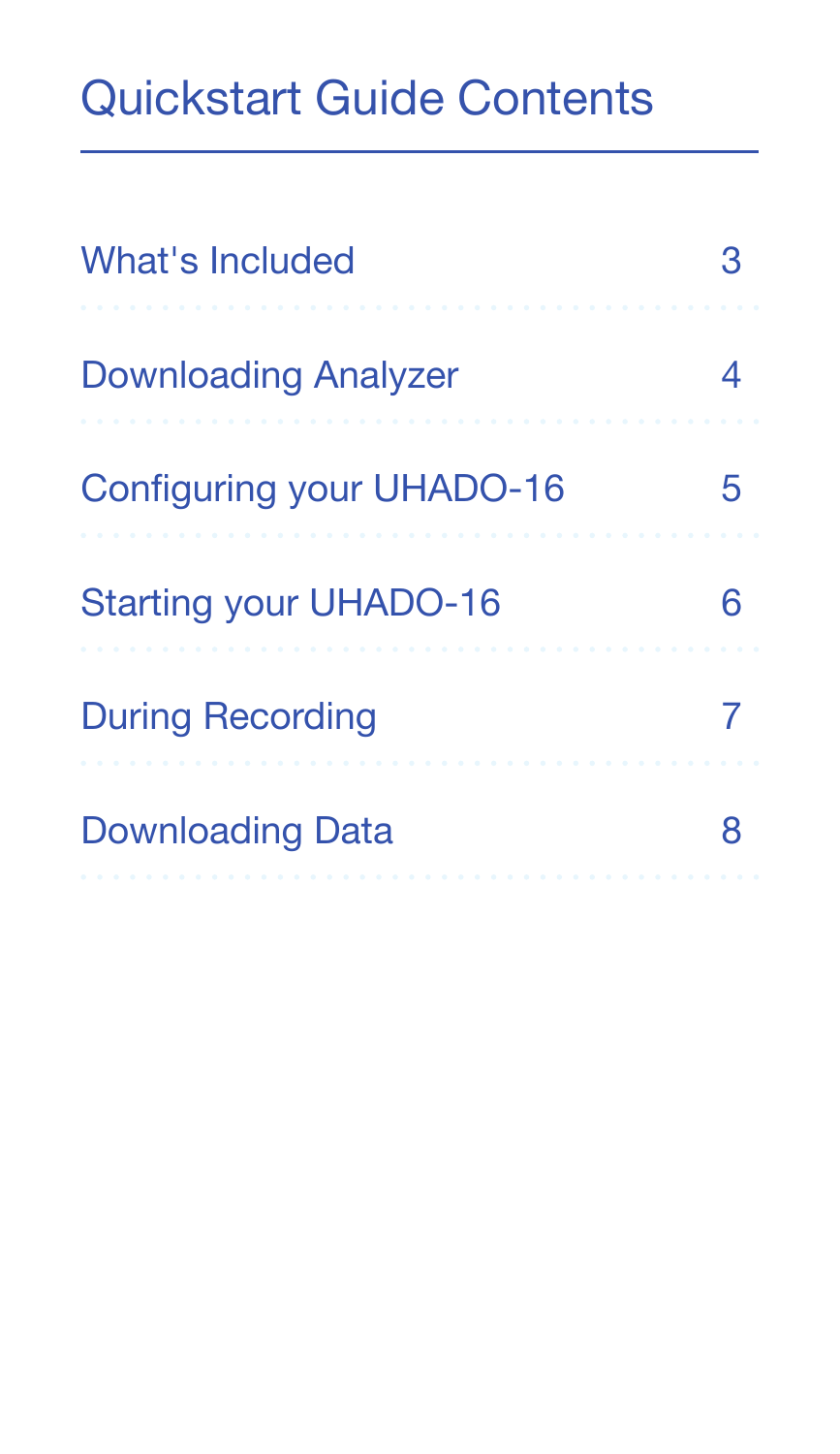# What's Included

Please check you have each of the items shown below before continuing with setting up your UHADO-16.



UHADO-16



**Note:** The UHADO-16 can be used with a Micro-USB cable or any of the LogTag Interface Cradles

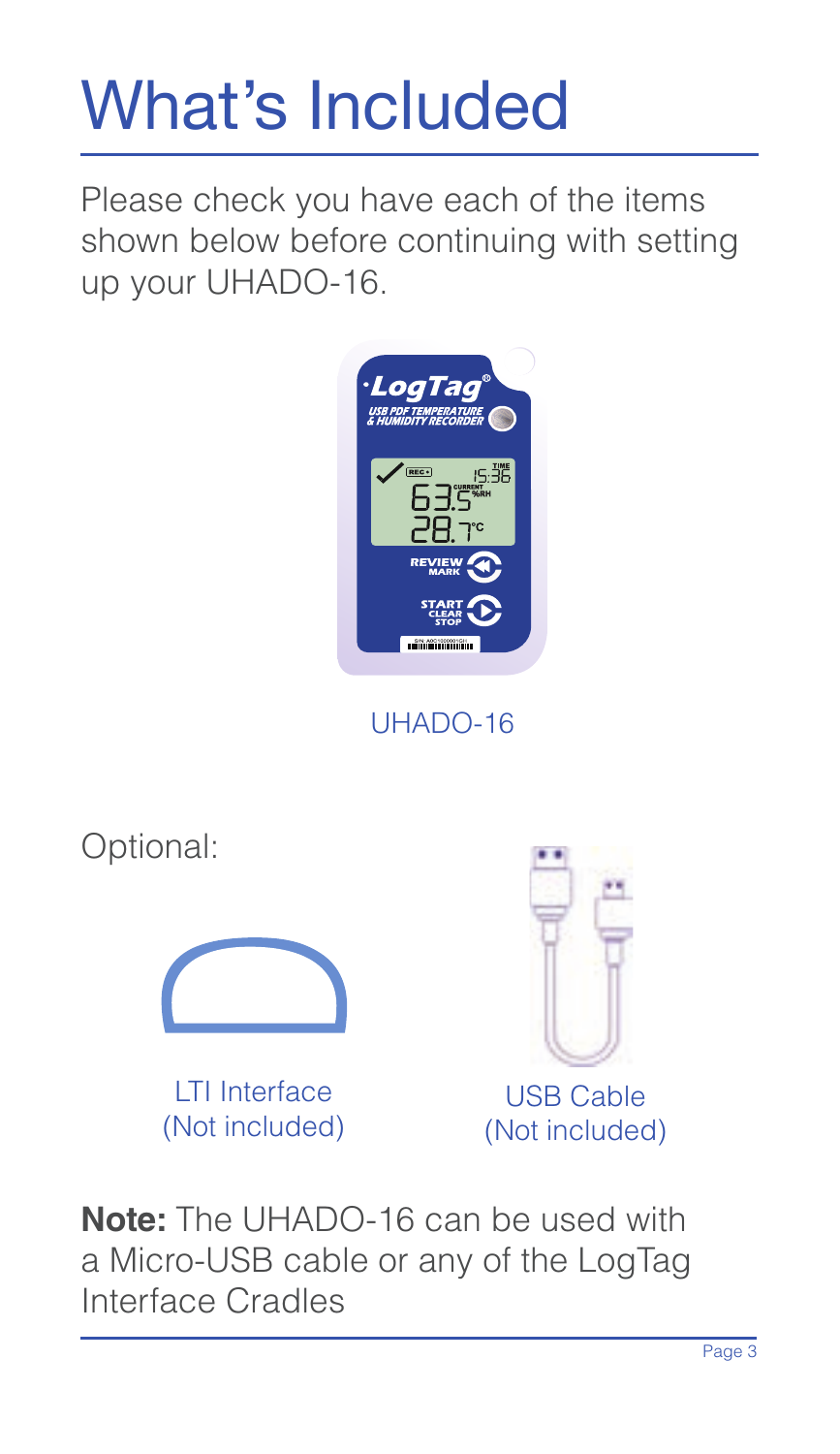#### Downloading LogTag Analyzer

To use the UHADO-16, you will need the latest version of LogTag Analyzer. To download, open your browser and navigate to:

https://logtagrecorders.com/software/LTA3/

1. Fill in the form with your details, then click 'Go to downloads page'

2. Click 'Download Now' to start the download

3. Click 'Run' or 'Save File' then double-click the downloaded file to open the LogTag Analyzer Setup Wizard

4. Follow the on-screen prompts to install LogTag Analyzer

5. Click 'Finish' to exit the LogTag Analyzer Setup Wizard

**Warning:** Please ensure no other LogTag software is currently running on your computer before running the Analyzer software.

Page 4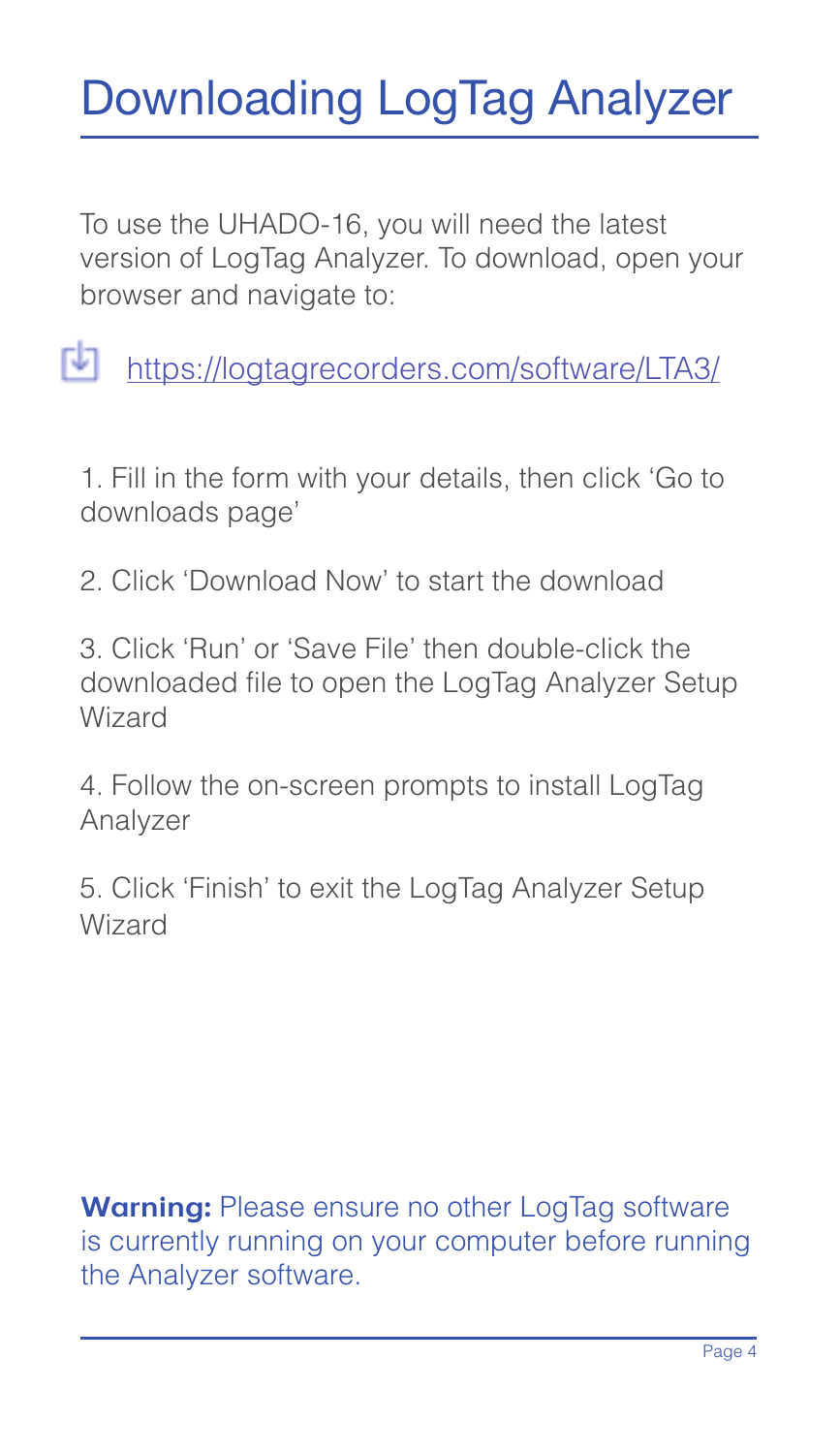#### Configuring your UHADO-16

Connect your UHADO-16 to the computer via the USB cable. The USB socket on the device is located on the bottom, protected by a rubber seal.



Alternatively, you can dock your UHADO-16 into any Log1ag interface cradle.

1. Open LogTag Analyzer

2. Click 'Configure' from the 'LogTag' menu or click the 'Wizard' icon

3. Adjust your logger configuration settings as required. For more information on configuration settings, please refer to Configuring UHADO-16 in the Product User Guide or press 'F1' for help from your keyboard

4. Click 'Configure' to upload the configuration settings to the logger

5. Click 'Close' to exit the configuration page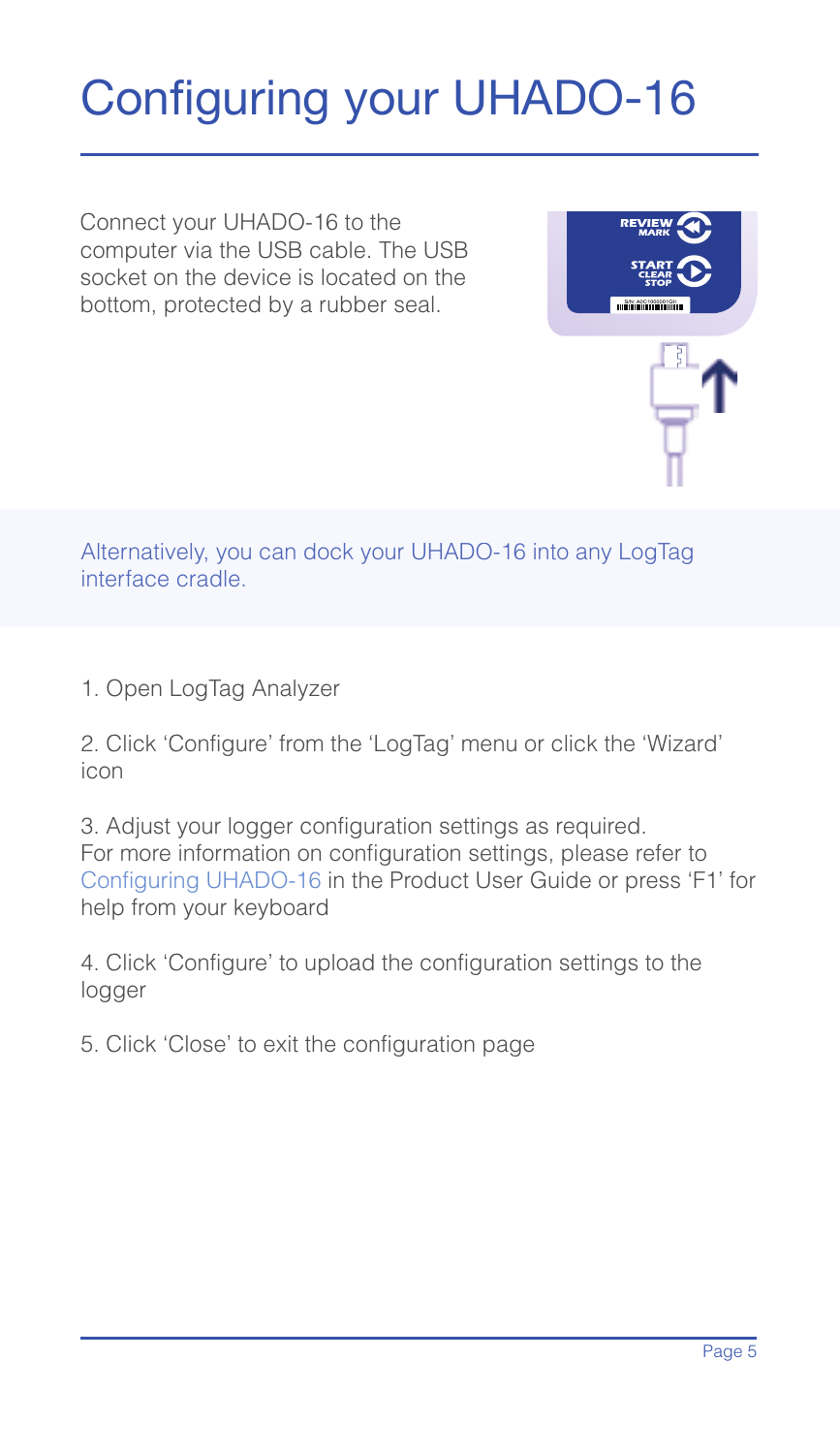#### Starting your UHADO-16



STARTING will appear along with READY.

Release the button once READY disappears.

The UHADO-16 now records temperature and humidity data.



The Logger will not start if you release the button before READY disappears.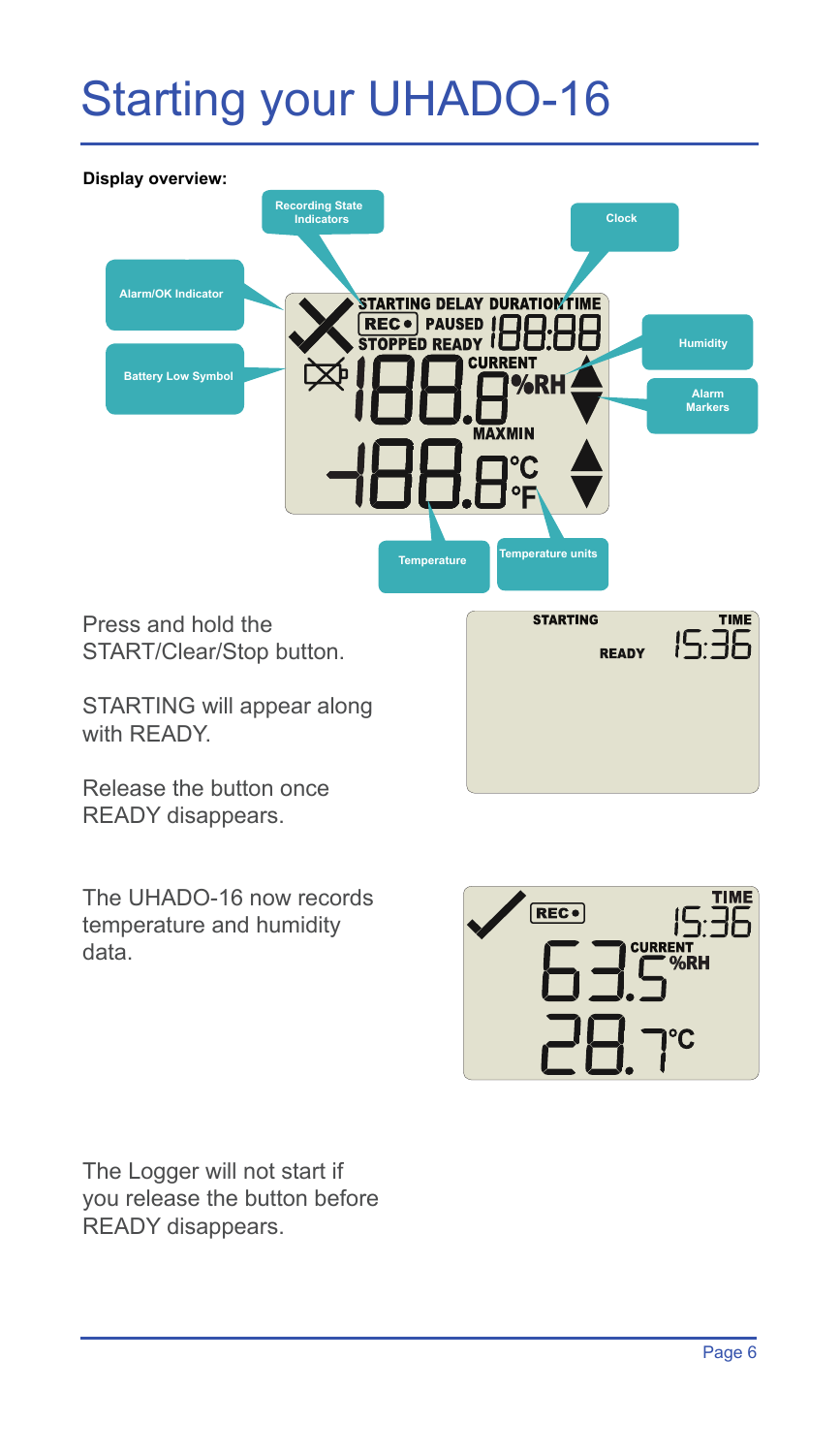### During Recording

To view more information about clearing alarms and resetting and reviewing trip statistics, please refer to the Product User Guide.

End of page